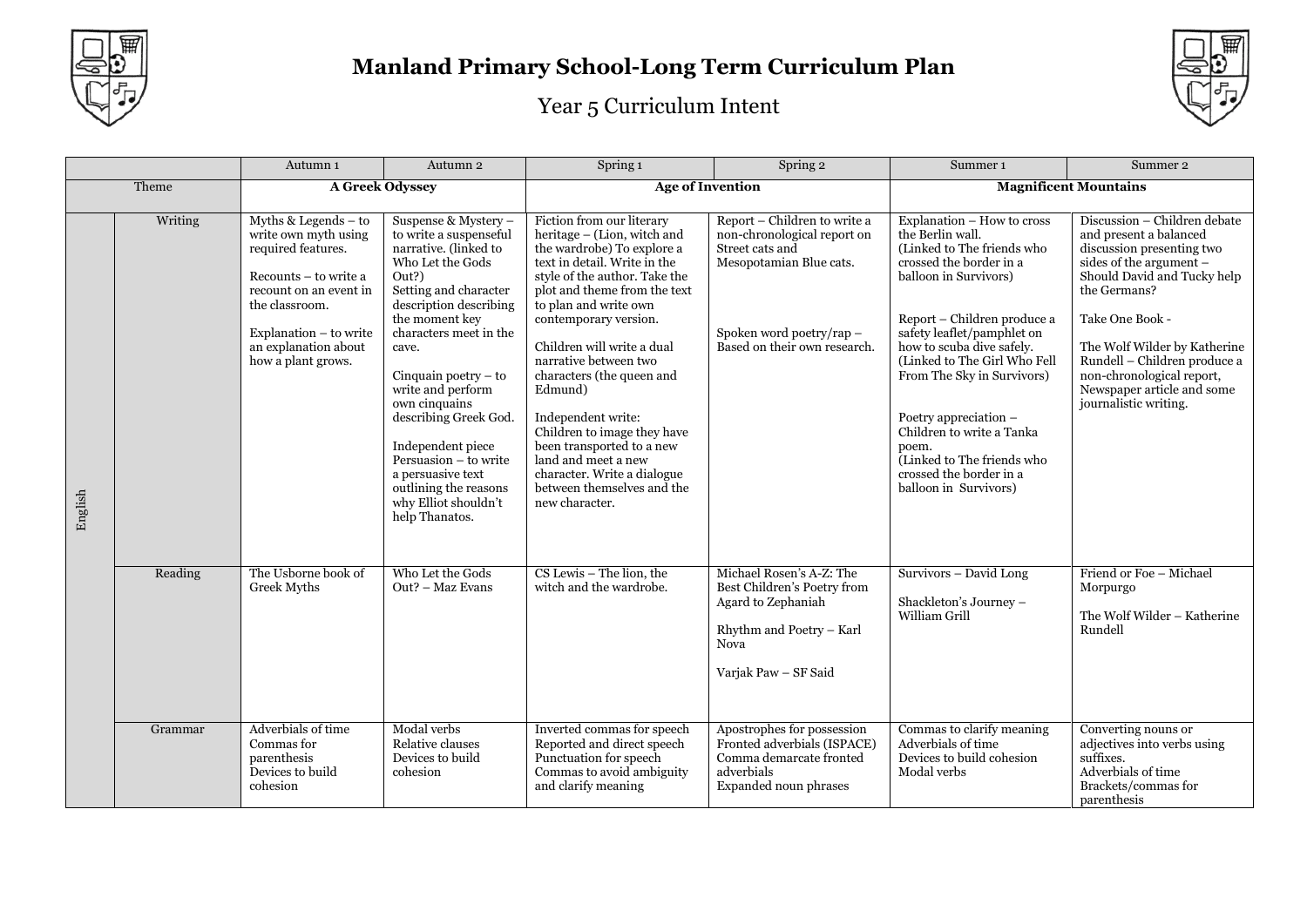



| $\checkmark$ |          |                                                                                                                                                                                                                                                                                                                                          |                                                                                                                                                                                                                                                                                                                                                                                                         |                                                                                                                                                                                                                                 |                                                                                                                                                                                                                                                                                                                                                                        |                                                                                                                                                                                                                                                                                                                                                                                                                                                             |                                                                                                                                                                                                                                                                                                                                                                            |
|--------------|----------|------------------------------------------------------------------------------------------------------------------------------------------------------------------------------------------------------------------------------------------------------------------------------------------------------------------------------------------|---------------------------------------------------------------------------------------------------------------------------------------------------------------------------------------------------------------------------------------------------------------------------------------------------------------------------------------------------------------------------------------------------------|---------------------------------------------------------------------------------------------------------------------------------------------------------------------------------------------------------------------------------|------------------------------------------------------------------------------------------------------------------------------------------------------------------------------------------------------------------------------------------------------------------------------------------------------------------------------------------------------------------------|-------------------------------------------------------------------------------------------------------------------------------------------------------------------------------------------------------------------------------------------------------------------------------------------------------------------------------------------------------------------------------------------------------------------------------------------------------------|----------------------------------------------------------------------------------------------------------------------------------------------------------------------------------------------------------------------------------------------------------------------------------------------------------------------------------------------------------------------------|
|              | Spelling | Words with endings<br>that sound like<br>/shuhs/ spelt with -<br>cious<br>Words with endings<br>that sound like<br>/shuhs/ spelt with $-$<br>tious or -ious<br>Words with the short<br>vowel sound /i/ spelt<br>with y<br>Words with the long<br>vowel sound /i/ spelt<br>with y<br>Homophones & near<br>homophones<br>Homophones & near | Words with 'silent'<br>letters<br>Words with 'silent'<br>letters<br>Modal verbs<br>Words ending in<br>'ment'<br>Adverbs of possibility<br>and frequency<br><b>Statutory Spelling</b><br>Challenge Words                                                                                                                                                                                                 | Creating nouns using - ity<br>suffix<br>Creating nouns using - ness<br>suffix<br>Creating nouns using - ship<br>suffix<br>Homophones & Near<br>Homophones<br>Homophones & Near<br>Homophones<br>Homophones & Near<br>Homophones | Words with an /or/ sound<br>spelt 'or'<br>Words with /or/sound spelt<br>ʻau'<br>Convert nouns or adjectives<br>into verbs using the suffix $-$<br>ate<br>Convert nouns or adjectives<br>into verbs using the suffix -<br>ise<br>Convert nouns or adjectives<br>into verbs using the suffix $-$<br>ify<br>Convert nouns or adjectives<br>into verbs using the suffix-en | Convert nouns or adjectives<br>into verbs using the suffix -<br>en<br>Convert nouns or adjectives<br>into verbs using the suffix -<br>en<br>Convert nouns or adjectives<br>into verbs using the suffix -<br>en<br>Convert nouns or adjectives<br>into verbs using the suffix -<br>en<br>Convert nouns or adjectives<br>into verbs using the suffix -<br>en<br>Convert nouns or adjectives                                                                   | Understand vowels in<br>polysyllabic words<br>Adding verb prefixes de- and<br>re-<br>Adding verb prefix over-<br>Convert nouns or verbs into<br>adjectives using suffix -ful<br>Convert nouns or verbs into<br>adjectives using suffix -ive<br>Convert nouns or verbs into<br>adjectives using suffix -al<br>Review                                                        |
|              | Maths    | homophones<br>Place Value and<br>Rounding of Large<br>Numbers.<br><b>Interpret Negative</b><br>Numbers.<br>Place Value of<br>Numbers with up to<br>Three Decimal Places.<br>Multiply and Divide by<br>10, 100 and 1,000.<br>Properties of numbers.<br>Prime and Composite<br>Numbers.                                                    | Multiply and Divide<br>Mentally.<br><b>Solve Problems</b><br>Involving Knowledge<br>of Key Facts.<br>Add and Subtract<br>Using a Range of<br>Strategies.<br>Add and Subtract<br><b>Using Formal Written</b><br>Methods.<br><b>Formal Written</b><br>methods for<br>Multiplication.<br>Formal Written<br>Method of Short<br>Division.<br><b>Equivalent Fractions.</b><br>Compare and Order<br>Fractions. | Problem Solving - All Four<br>Operations<br>Multiply Fractions by Whole<br><b>Numbers</b><br>Fraction Problem Solving<br>Measure - Converting Units<br>of Measure<br>Area<br>Volume and Capacity                                | Percentages<br>Problem Solving -<br>Percentages<br>3-D Shapes from 2-D<br>Representations<br>Reflection and Translation<br>Perimeter<br>Estimate, Compare, Measure<br>and Draw Angles<br><b>Identify Unknown Angles</b>                                                                                                                                                | into verbs using the suffix -en<br>Formal Methods for Division<br>and Multiplication in<br><b>Increasingly Complex</b><br>Problems<br>Strategies for Multiplication<br>and Division (Mental and<br>Written)<br>Solving Problems involving<br>Scaling by Simple Fractions<br>and Rates<br>Conversion of Imperial and<br>Metric Units of Measure<br>Fractions, Decimals and<br>Percentages Problem Solving<br>Reading Timetables and<br>Calculating with Time | Solve Problems involving the<br>Four Operations<br>Distinguish between Regular<br>and Irregular Polygons<br>Use Properties of Rectangles<br>Statistics - Solve<br>Comparison, Sum and<br>Difference Problems using<br>Information in a Line Graph<br>Statistics - Interpreting and<br><b>Evaluating Information</b><br>Presented in Charts and<br>Tables<br>Roman Numerals |
|              | Art      | <b>Ancient Greek Sculpture</b>                                                                                                                                                                                                                                                                                                           |                                                                                                                                                                                                                                                                                                                                                                                                         | <b>William Morris Sketches</b>                                                                                                                                                                                                  |                                                                                                                                                                                                                                                                                                                                                                        | Water colour painting -Mountain landscapes                                                                                                                                                                                                                                                                                                                                                                                                                  |                                                                                                                                                                                                                                                                                                                                                                            |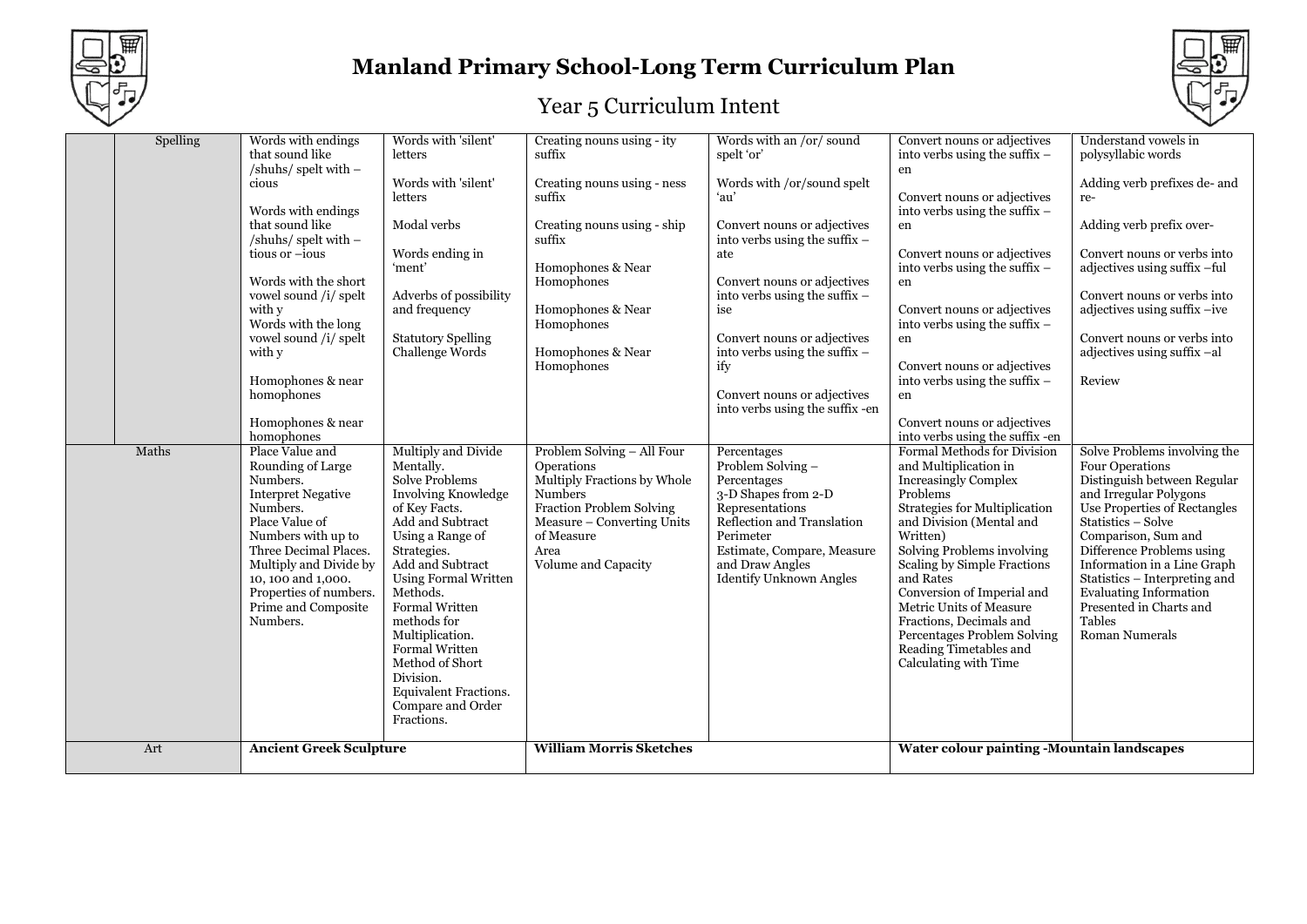



|                       | Show life-like qualities and real-life proportions<br>or, if more abstract, provoke different<br>interpretations.<br>Use tools to carve and add shapes, texture and<br>pattern |                                                                                                                                                                                                                                                                                                                | Develop and imaginatively extend ideas from starting points<br>throughout the curriculum.<br>Collect information, sketches and resources and present ideas<br>imaginatively in a sketch book.<br>Use the qualities of materials to enhance ideas.<br>Spot the potential in unexpected results as work progresses. |                                                                                                                                                                                                                                                                                                                                                                                                                                                                                                                                                                                                                                                                                                                                                    | Use the qualities of watercolour and acrylic paints to create<br>visually interesting pieces.<br>Combine colours, tones and tints to enhance the mood of a<br>piece.<br>Use brush techniques and the qualities of paint to create<br>texture. |                                                                                                                                                                                                                                                                                                                                                                                                                                                                                                                                                            |
|-----------------------|--------------------------------------------------------------------------------------------------------------------------------------------------------------------------------|----------------------------------------------------------------------------------------------------------------------------------------------------------------------------------------------------------------------------------------------------------------------------------------------------------------|-------------------------------------------------------------------------------------------------------------------------------------------------------------------------------------------------------------------------------------------------------------------------------------------------------------------|----------------------------------------------------------------------------------------------------------------------------------------------------------------------------------------------------------------------------------------------------------------------------------------------------------------------------------------------------------------------------------------------------------------------------------------------------------------------------------------------------------------------------------------------------------------------------------------------------------------------------------------------------------------------------------------------------------------------------------------------------|-----------------------------------------------------------------------------------------------------------------------------------------------------------------------------------------------------------------------------------------------|------------------------------------------------------------------------------------------------------------------------------------------------------------------------------------------------------------------------------------------------------------------------------------------------------------------------------------------------------------------------------------------------------------------------------------------------------------------------------------------------------------------------------------------------------------|
| Computing             | We are game<br>developers                                                                                                                                                      | We are<br>cryptographers                                                                                                                                                                                                                                                                                       | We are artists                                                                                                                                                                                                                                                                                                    | We are web developers                                                                                                                                                                                                                                                                                                                                                                                                                                                                                                                                                                                                                                                                                                                              | We are bloggers                                                                                                                                                                                                                               | We are architects                                                                                                                                                                                                                                                                                                                                                                                                                                                                                                                                          |
|                       | Design and write<br>programs Use<br>sequence selection and<br>repetition Design a<br>range of programs,<br>systems and content<br>that accomplish given<br>goals               | Use logical reasoning<br>to explain simple<br>algorithms.<br>Use technology safely,<br>respectfully and<br>responsibly Identify a<br>range of ways to<br>report concerns about<br>content                                                                                                                      | Use sequence, selection and<br>repetition in programmes<br>Select, use and combine a<br>variety of software to create a<br>range of programmes<br>Develop links between<br>geometry and art                                                                                                                       | Develop research skills to<br>decide what information is<br>appropriate<br>Question the plausibility and<br>quality of information<br>Develop understanding of<br>Internet safety and<br>responsible use of<br>technology<br>Use logical reasoning to<br>generate simple algorithms<br>in web-based languages.                                                                                                                                                                                                                                                                                                                                                                                                                                     | Become familiar with blogs<br>as a medium and a genre<br>Create a sequence of blog<br>posts on a theme<br>Incorporate additional<br>media Comment on the<br>posts of others                                                                   | Understand the work of<br>architects, designers and<br>engineers working in 3D<br>Develop familiarity with a<br>simple CAD tool Explore and<br>experiment with a 3D virtual<br>environment                                                                                                                                                                                                                                                                                                                                                                 |
| Design and Technology | <b>Cooking Pitta</b><br><b>Bread</b>                                                                                                                                           | <b>Ancient Greece -</b><br><b>Colossal Columns</b>                                                                                                                                                                                                                                                             | <b>Seasonal soup</b>                                                                                                                                                                                                                                                                                              | <b>Victorian Toys using</b><br>cams                                                                                                                                                                                                                                                                                                                                                                                                                                                                                                                                                                                                                                                                                                                | Curry                                                                                                                                                                                                                                         | Draw string shoe bag                                                                                                                                                                                                                                                                                                                                                                                                                                                                                                                                       |
|                       | Measure accurately<br>and calculate ratios<br>of ingredients to scale<br>up or down from<br>a recipe.<br>Demonstrate a range<br>of baking and<br>cooking techniques.           | Combine elements of<br>design from a range of<br>inspirational<br>designers throughout<br>history, giving reasons<br>for choices.<br>Create innovative<br>designs that improve<br>upon existing<br>products.<br>Evaluate the design of<br>products so as to<br>suggest improvements<br>to the user experience. | Understand the importance of<br>correct storage and handling<br>of ingredients (using<br>knowledge of<br>microorganisms).                                                                                                                                                                                         | Cut materials with precision<br>and refine the finish with<br>appropriate tools (such as<br>sanding wood after cutting<br>or a more precise scissor cut<br>after roughly cutting out a<br>shape).<br>Show an understanding of<br>the qualities of materials to<br>choose appropriate tools to<br>cut and shape (such as the<br>nature of fabric may require<br>sharper scissors than would<br>be used to cut paper).<br>Construction: Develop a<br>range of practical skills to<br>create products (such as<br>cutting, drilling and<br>screwing, nailing, gluing,<br>filing and sanding).<br>Mechanics Convert rotary<br>motion to linear using cams.<br>Use innovative combinations<br>of electronics (or computing)<br>and mechanics in product | Create and refine recipes,<br>including ingredients,<br>methods, cooking times<br>and temperatures.                                                                                                                                           | Draw string shoe bag<br>Create objects (such as a<br>cushion) that employ a seam<br>allowance.<br>Join textiles with a<br>combination of stitching<br>techniques (such as back stitch<br>for seams and running stitch<br>to attach decoration).<br>Use the qualities of materials<br>to create suitable visual and<br>tactile effects in the decoration<br>of textiles (such as a soft<br>decoration for comfort on a<br>cushion)<br>Design with the user in mind,<br>motivated by the service a<br>product will offer (rather than<br>simply for profit). |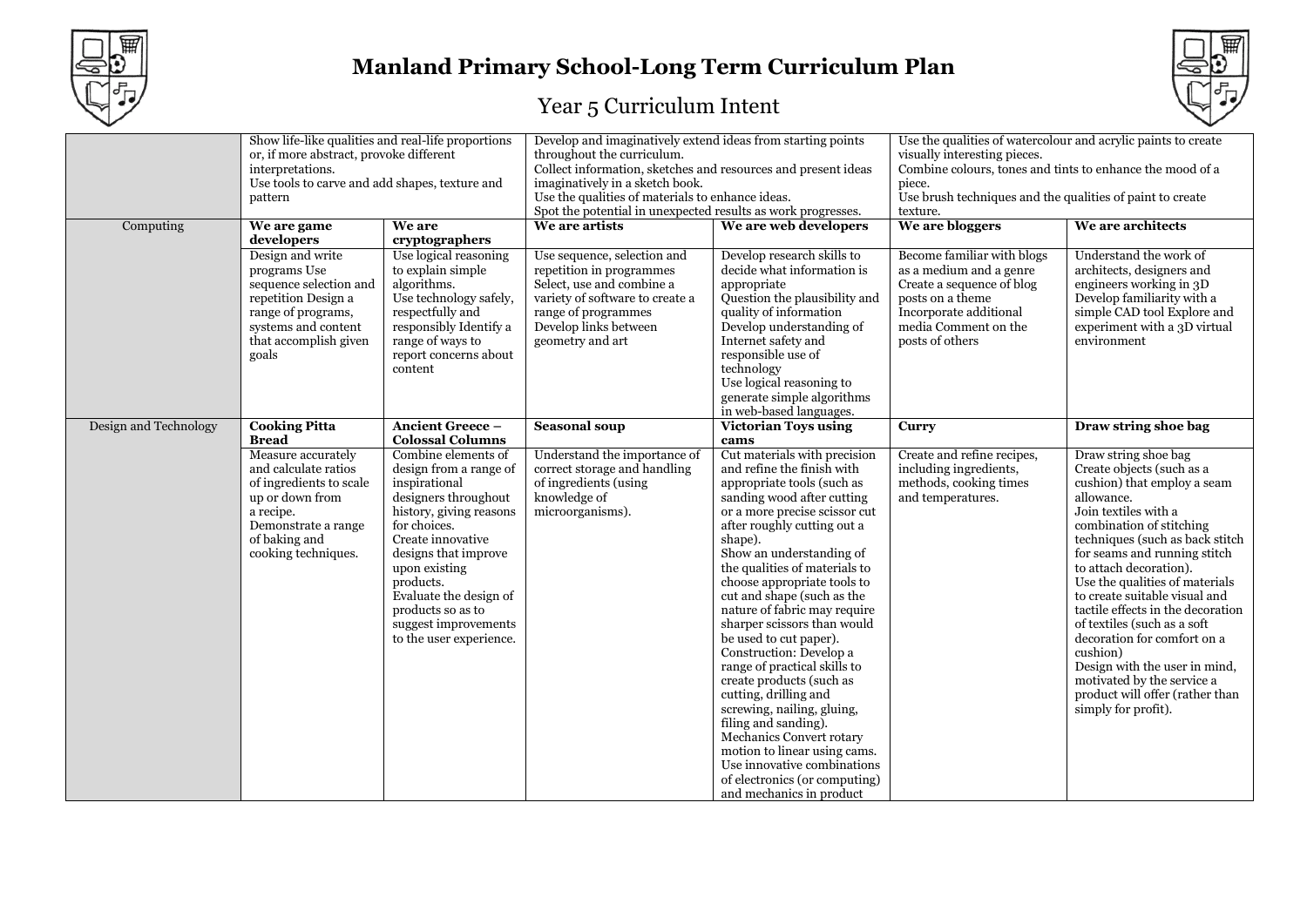



|                                  |                                                                                                                                                                                                                                                                                                                                                                                                                                                                                                                                                                                                                                                                                            | designs. Design with the user<br>in mind, motivated by the<br>service a product will offer<br>(rather than simply for<br>profit). Make products<br>through stages of prototypes,<br>making continual<br>refinements. Ensure<br>products have a high quality<br>finish, using art skills where<br>appropriate.<br>Use prototypes, cross-<br>sectional diagrams and<br>computer aided designs to<br>represent this.                                                                                                                                                                                                                                                                                                                                                                                                                                                                                                                    |                                                                                                                                                                                                                                                                                                                                                          |                                                                                                                                                                                                                                                                                                |
|----------------------------------|--------------------------------------------------------------------------------------------------------------------------------------------------------------------------------------------------------------------------------------------------------------------------------------------------------------------------------------------------------------------------------------------------------------------------------------------------------------------------------------------------------------------------------------------------------------------------------------------------------------------------------------------------------------------------------------------|--------------------------------------------------------------------------------------------------------------------------------------------------------------------------------------------------------------------------------------------------------------------------------------------------------------------------------------------------------------------------------------------------------------------------------------------------------------------------------------------------------------------------------------------------------------------------------------------------------------------------------------------------------------------------------------------------------------------------------------------------------------------------------------------------------------------------------------------------------------------------------------------------------------------------------------|----------------------------------------------------------------------------------------------------------------------------------------------------------------------------------------------------------------------------------------------------------------------------------------------------------------------------------------------------------|------------------------------------------------------------------------------------------------------------------------------------------------------------------------------------------------------------------------------------------------------------------------------------------------|
| Geography                        | <b>Modern Greece and the UK</b>                                                                                                                                                                                                                                                                                                                                                                                                                                                                                                                                                                                                                                                            | <b>Our Natural Resources</b>                                                                                                                                                                                                                                                                                                                                                                                                                                                                                                                                                                                                                                                                                                                                                                                                                                                                                                         | <b>Mapping</b>                                                                                                                                                                                                                                                                                                                                           | <b>Mountains</b>                                                                                                                                                                                                                                                                               |
|                                  | Name and locate some of the countries and cities<br>of the world and their identifying human and<br>physical characteristics, including hills,<br>mountains, rivers, key topographical features<br>and land-use patterns; and understand how<br>some of these aspects have changed over time.<br>Investigate patterns<br>Understand some of the reasons for<br>geographical similarities and differences<br>between countries.<br>Describe how locations around the world are<br>changing and explain some of the reasons for<br>change.<br>Describe geographical diversity across the world.<br>Describe how countries and geographical<br>regions are interconnected and interdependent. | Land use, economic activity including trade links, and the<br>distribution of natural resources including energy, food,<br>minerals, and water supplies.<br>Collect and analyse statistics and other information in order to<br>draw clear conclusions about locations.<br>Identify and describe how the physical features affect the<br>human activity within a location.<br>Use a range of geographical resources to give detailed<br>descriptions and opinions of the characteristic features of a<br>location.<br>Use different types of fieldwork sampling (random and<br>systematic) to observe, measure and record the human and<br>physical features in the local area. Record the results in a range<br>of ways.<br>Analyse and give views on the effectiveness of different<br>geographical representations of a location (such as aerial<br>images compared with maps and topological maps - as in<br>London's Tube map). | Use the eight points of a<br>compass, four-figure grid<br>references, symbols and a<br>key (that uses standard<br>Ordnance Survey symbols)<br>to communicate knowledge<br>of the United Kingdom and<br>the world.<br>Create maps of locations<br>identifying patterns (such<br>as: land use, climate zones,<br>population densities, height<br>of land). | Name and locate some of the<br>countries and cities of the<br>world and their identifying<br>human and physical<br>characteristics, including hills,<br>mountains, rivers, key<br>topographical features and<br>land-use patterns; and<br>understand how some of these<br>aspects have changed |
| <b>Ancient Greece</b><br>History |                                                                                                                                                                                                                                                                                                                                                                                                                                                                                                                                                                                                                                                                                            | <b>Victorians</b>                                                                                                                                                                                                                                                                                                                                                                                                                                                                                                                                                                                                                                                                                                                                                                                                                                                                                                                    | <b>Exploring Our Local History</b>                                                                                                                                                                                                                                                                                                                       |                                                                                                                                                                                                                                                                                                |
|                                  | Identify continuity and change in the history of<br>the locality of the school.<br>Compare some of the times studied with those of<br>the other areas of interest around the world.<br>Describe the social, ethnic, cultural or religious<br>diversity of past society.<br>Describe the characteristic features of the past,<br>including ideas, beliefs, attitudes and<br>experiences of men, women and children.                                                                                                                                                                                                                                                                         | Use sources of evidence to deduce information about the past.<br>Select suitable sources of evidence, giving reasons for choices.<br>Use sources of information to form testable hypotheses about<br>the past.<br>Seek out and analyse a wide range of evidence in order to<br>justify claims about the past.<br>Understand that no single source of evidence gives the full<br>answer to questions about the past. World overview Identify<br>continuity and change in the history of the locality of the<br>school.                                                                                                                                                                                                                                                                                                                                                                                                                | living in our local area.                                                                                                                                                                                                                                                                                                                                | Describe the characteristic features of the past, including ideas,<br>beliefs, attitudes and experiences of men, women and children                                                                                                                                                            |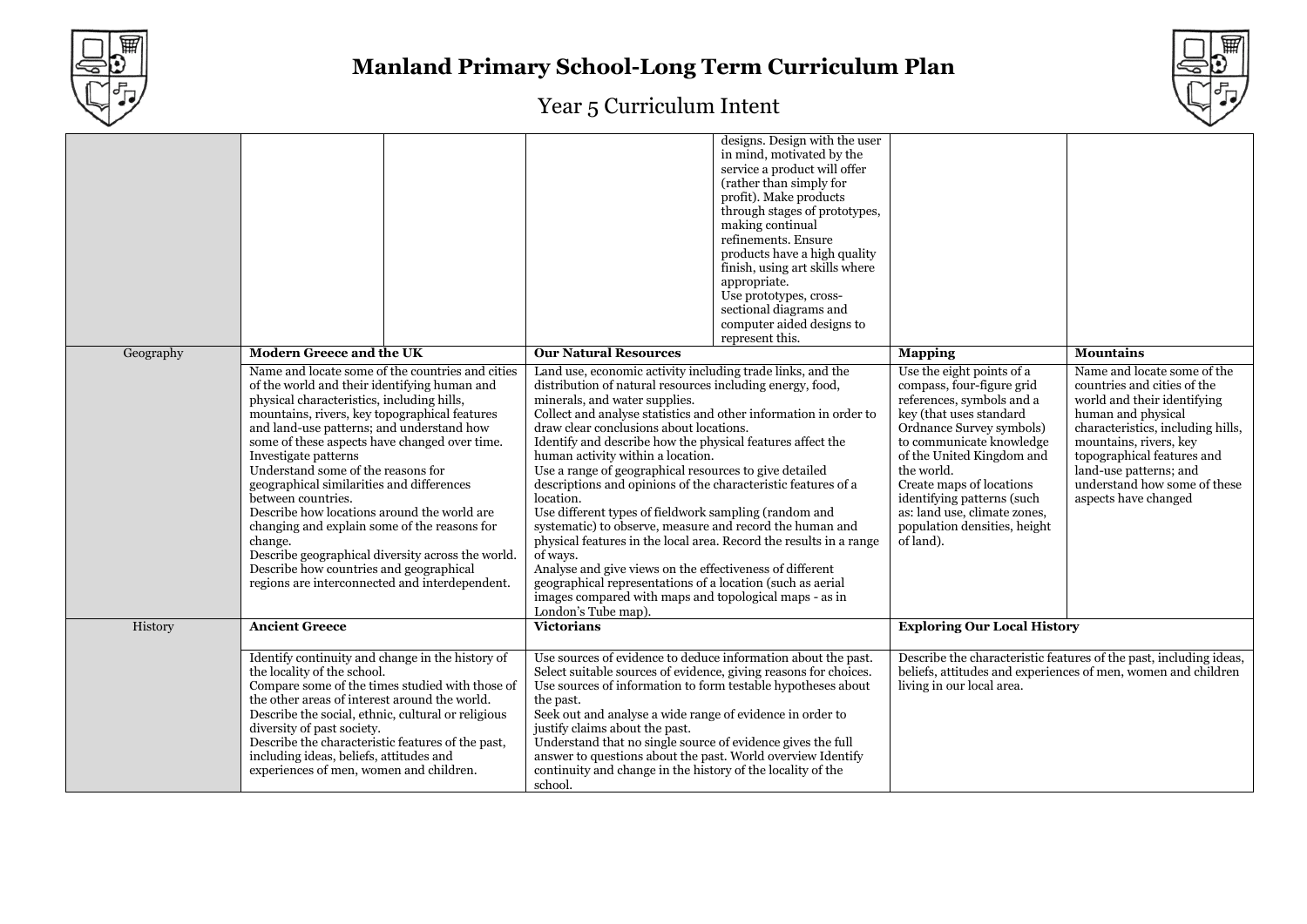



|                                      | Describe the main changes in a period of history<br>(using terms such as: social, religious, political,<br>technological and cultural).<br>Understand the concepts of continuity and<br>change over time, representing them, along with<br>evidence, on a time line.<br>Use appropriate historical vocabulary to<br>communicate, including: dates time period era<br>chronology continuity change century decade<br>legacy.<br>Use literacy, numeracy and computing skills to a<br>exceptional standard in order to communicate<br>information about the past.<br>Use original ways to present information and<br>ideas. |                                                                                                                                                                                                               |                                                                                                                                                                                                                              |                                                                                                                                                                                                                                                                                                                                                                                                         |                                                                                                                                                                                                                                                                                                                                                                                                                                                                                                                                                           |                                                                                                                                                                                                                                                                                                                                                                                                                                                                                                                                                                                                                                                           |
|--------------------------------------|--------------------------------------------------------------------------------------------------------------------------------------------------------------------------------------------------------------------------------------------------------------------------------------------------------------------------------------------------------------------------------------------------------------------------------------------------------------------------------------------------------------------------------------------------------------------------------------------------------------------------|---------------------------------------------------------------------------------------------------------------------------------------------------------------------------------------------------------------|------------------------------------------------------------------------------------------------------------------------------------------------------------------------------------------------------------------------------|---------------------------------------------------------------------------------------------------------------------------------------------------------------------------------------------------------------------------------------------------------------------------------------------------------------------------------------------------------------------------------------------------------|-----------------------------------------------------------------------------------------------------------------------------------------------------------------------------------------------------------------------------------------------------------------------------------------------------------------------------------------------------------------------------------------------------------------------------------------------------------------------------------------------------------------------------------------------------------|-----------------------------------------------------------------------------------------------------------------------------------------------------------------------------------------------------------------------------------------------------------------------------------------------------------------------------------------------------------------------------------------------------------------------------------------------------------------------------------------------------------------------------------------------------------------------------------------------------------------------------------------------------------|
| Modern Foreign Languages<br>(French) | <b>Listen to spoken</b><br>language and join<br>in explore the<br>patterns and<br>sounds of language<br>through songs and<br>rhymes.                                                                                                                                                                                                                                                                                                                                                                                                                                                                                     | <b>Engage</b> in<br>conversations; ask<br>and answer<br>questions speak in<br>sentences, using<br>familiar<br>vocabulary,<br>phrases and basic<br>language<br>structures.                                     | Develop accurate<br>pronunciation and<br>intonation so that others<br>understand when reading<br>aloud or using familiar<br>words and phrases.<br><b>Present ideas and</b><br>information orally to a<br>range of audiences. | <b>Read carefully and show</b><br>understanding of words,<br>phrases and simple<br>writing<br>Appreciate stories,<br>songs, poems and<br>rhymes in the language.                                                                                                                                                                                                                                        | Write phrases from<br>memory, and adapt<br>these to create new<br>sentences, to express<br>ideas clearly.<br>Describe people, places,<br>things and actions orally<br>and in writing feminine<br>and masculine forms.                                                                                                                                                                                                                                                                                                                                     | <b>Singular and plural forms</b><br>adjectives<br>pronouns and the<br>conjugation of<br>high-frequency verbs.                                                                                                                                                                                                                                                                                                                                                                                                                                                                                                                                             |
|                                      | Understand the main<br>points, including<br>simple opinions, from<br>a short spoken passage<br>that contains some<br>unfamiliar language.<br>Read and pronounce<br>unfamiliar written<br>words accurately,<br>using knowledge of<br>French phonics.                                                                                                                                                                                                                                                                                                                                                                      | Join in with a short,<br>continuous<br>conversation,<br>including giving<br>simple opinions.<br>Express my opinions<br>using complex<br>sentences.<br>Adapt familiar<br>sentences by changing<br>a few words. | Read unfamiliar words and<br>phrases aloud with accurate<br>pronunciation,<br>so others can understand.<br>Prepare a short talk on a<br>familiar subject and present it<br>clearly and confidently.                          | Understand the main points<br>from a short written text,<br>which contains some<br>unfamiliar language.<br>Understand the main points<br>from a spoken story or<br>poem, which contains some<br>unfamiliar language.<br>Sing familiar songs clearly<br>and confidently, with<br>accurate pronunciation.<br>Read aloud a short story<br>containing familiar<br>language, clearly and with<br>expression. | Write several sentences from<br>memory. Adapt familiar<br>written sentences by<br>changing a few words.<br>Describe what other people<br>do, or like doing.<br>Present a short talk about a<br>place, person or thing. Write<br>several sentences to describe<br>what other people do.<br>difference between 'le'/'la'<br>and 'un'/'une' in spoken<br>French.<br>Recognise and understand<br>the difference between<br>'mon'/'ma'/'mes'.<br>Use either 'le'/'la' or<br>'un'/'une' I can understand<br>the difference between<br>$le'/la'$ and 'un'/'une'. | Recognise that some nouns<br>have irregular plurals.<br>Recognise that adjectives'<br>endings often change to match<br>the noun they're describing.<br>Use the third person singular<br>form of the present tense to<br>describe what others are<br>doing, e.g. 'il/elle danse'.<br>Use the second person<br>singular form of the present<br>tense to ask questions. Write<br>the correct form of some<br>common verbs in the third<br>person singular. Use some<br>simple sentence structures<br>that differ from English in<br>writing. Use what I have learnt<br>about the structure of French<br>sentences to build new ones<br>using the same model. |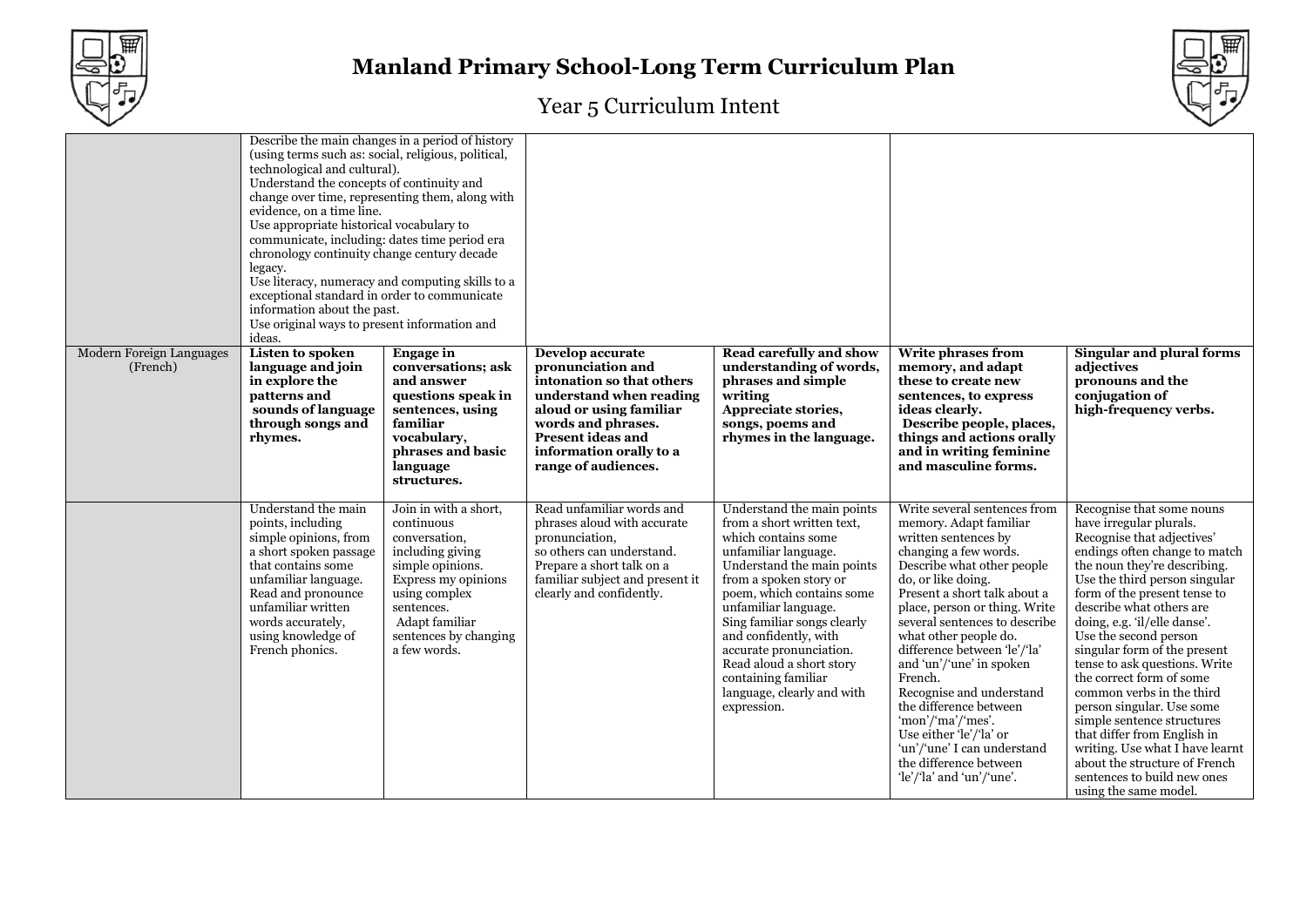



|             |                                                                                                                                                              |                                                                                                                                                                                                                                |                                                                                                                                                                                                                                             |                                                                                                                                                                                                               | Recognise the meaning of<br>'mon'/'ma'/'mes'.                                                                                                                                                                                                                                                                                   |                                                                                                                                                                                             |
|-------------|--------------------------------------------------------------------------------------------------------------------------------------------------------------|--------------------------------------------------------------------------------------------------------------------------------------------------------------------------------------------------------------------------------|---------------------------------------------------------------------------------------------------------------------------------------------------------------------------------------------------------------------------------------------|---------------------------------------------------------------------------------------------------------------------------------------------------------------------------------------------------------------|---------------------------------------------------------------------------------------------------------------------------------------------------------------------------------------------------------------------------------------------------------------------------------------------------------------------------------|---------------------------------------------------------------------------------------------------------------------------------------------------------------------------------------------|
| Music       | <b>Body Percussion</b><br>and movement                                                                                                                       | Singing in parts $-$<br>Christingle-<br>traditional<br><b>Christmas carol</b>                                                                                                                                                  | <b>Digital compositions -</b><br><b>Garage band</b>                                                                                                                                                                                         | <b>Composing - The Pearl</b><br><b>Diver</b>                                                                                                                                                                  | Music that tells a story -<br><b>Strauss Alpine</b><br><b>Symphony</b>                                                                                                                                                                                                                                                          | $Singing - KS2$<br>performance                                                                                                                                                              |
|             | Create rhythmic<br>patterns with an<br>awareness of timbre<br>and duration.<br>Create rhythmic<br>patterns with an<br>awareness of timbre<br>and duration.   | Sing or play<br>expressively and in<br>tune.<br>Perform solos or as<br>part of an ensemble.                                                                                                                                    | Use digital technologies to<br>compose pieces of music<br>Use the standard musical<br>notation of crotchet, minim<br>and semibreve to indicate how<br>many beats to play.                                                                   | Thoughtfully select elements<br>for a piece in order to gain a<br>defined effect.<br>Read and create notes on the<br>musical stave.<br>Use drones and melodic<br>ostinati (based on the<br>pentatonic scale). | Choose from a wide range of<br>musical vocabulary to<br>accurately describe and<br>appraise music including:<br>pitch dynamics tempo<br>timbre texture sense of<br>occasion expressive solo<br>rounds drones cultural<br>context.<br>Sustain a drone or a melodic<br>ostinato to accompany<br>singing.                          | Perform solos or as part of an<br>ensemble.<br>Sing or play from memory<br>with confidence.                                                                                                 |
| PE          | <b>Gymnastics/Tennis</b>                                                                                                                                     | Gymnastics/Tag<br><b>Rugby</b>                                                                                                                                                                                                 | <b>Fitness/Football</b>                                                                                                                                                                                                                     | Dance/Hockey                                                                                                                                                                                                  | Athletics/Cricket/<br>Orienteering                                                                                                                                                                                                                                                                                              | <b>Athletics/Rounders</b>                                                                                                                                                                   |
|             | Create complex and<br>well-executed<br>sequences<br>incorporating a full<br>range of movements<br>Use forehand and<br>backhand when<br>playing racquet games | Develop travelling,<br>balancing, swinging,<br>vaulting and<br>stretching movements<br>Evaluate a<br>performance Work<br>alone and with<br>teammates to gain<br>points and possession<br>Be a good role model<br>within a team | Empathise with others and<br>offer support without being<br>asked<br>Seek support from the team if<br>in any doubt<br>Remain positive even in the<br>most challenging<br>circumstances<br>Choose the most appropriate<br>tactics for a game | Compose creative and<br>imaginative dance sequences<br>Field, defend and attack<br>tactically by anticipating the<br>direction of play                                                                        | Strike a bowled ball with<br>accuracy<br>Combine sprinting with low<br>hurdles<br>Throw accurately and refine<br>performance<br>Show control in take-off and<br>landing when jumping<br>Compete with others and<br>keep track of personal best<br>performances<br>Use a range of devices in<br>order to orientate<br>themselves | Compete with others and keep<br>track of personal best<br>performances<br>Run over a variety of distances<br>Uphold the spirit of fair play<br>and respect in all competitive<br>situations |
| <b>PSHE</b> | <b>Being Me in My</b><br>World                                                                                                                               | <b>Celebrating</b><br><b>Differences</b>                                                                                                                                                                                       | <b>Dreams and Goals</b>                                                                                                                                                                                                                     | <b>Healthy Me</b>                                                                                                                                                                                             | <b>Relationships</b>                                                                                                                                                                                                                                                                                                            | <b>Changing Me</b>                                                                                                                                                                          |
|             | I can compare my life<br>with other people in                                                                                                                | I can explain the<br>differences between                                                                                                                                                                                       | I can compare my hopes and<br>dreams with those of young                                                                                                                                                                                    | I can explain different roles<br>that food and substances can                                                                                                                                                 | I can compare different<br>types of friendships and the                                                                                                                                                                                                                                                                         | I can explain how boys and<br>girls change during puberty                                                                                                                                   |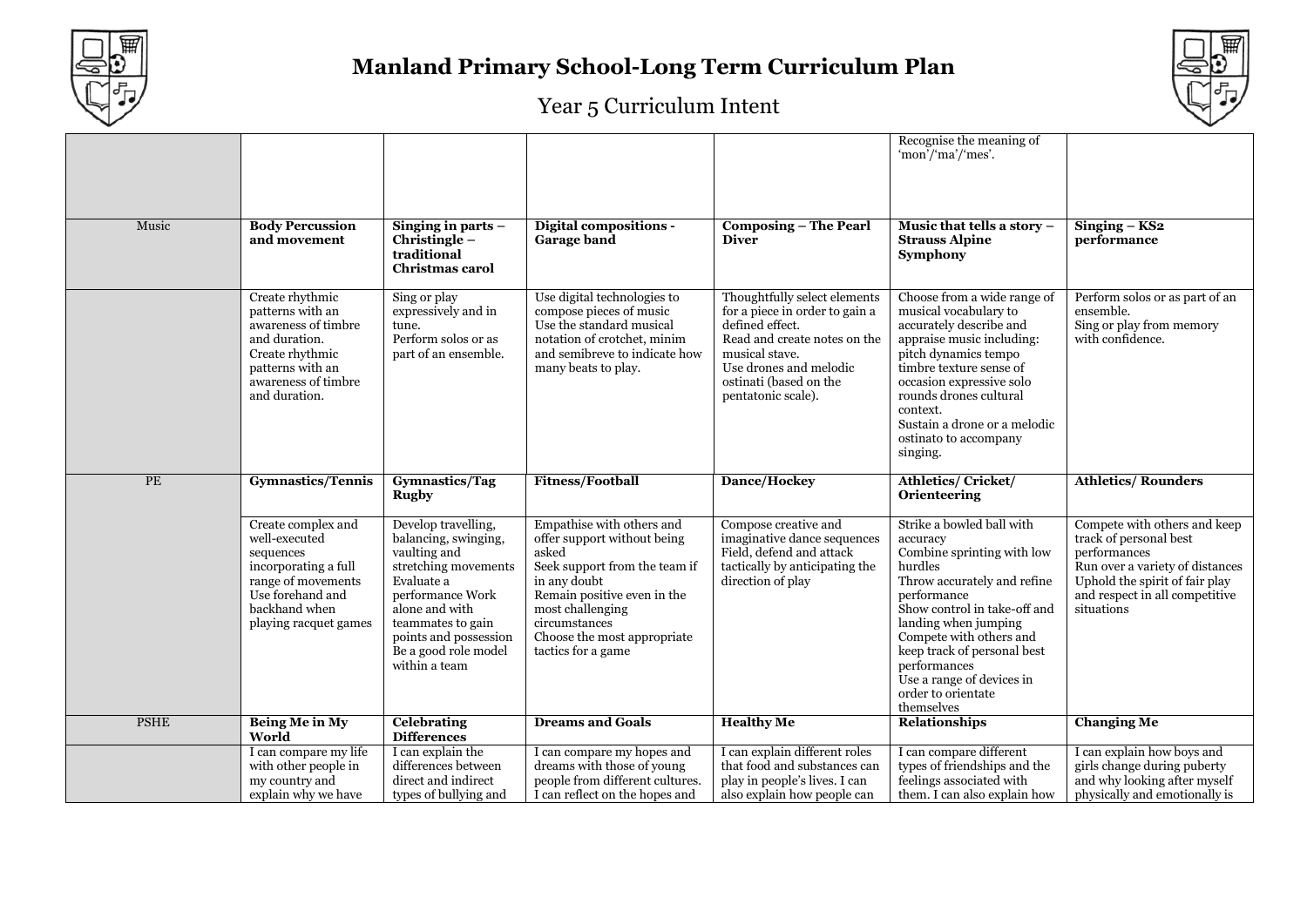



|         | rules, rights and<br>responsibilities to try<br>and make the school<br>and the wider<br>community a fair<br>place. I can explain<br>how the actions of one<br>person can affect<br>another and can give<br>examples of this from<br>school and a wider<br>community context.                                                                                                                                                                                     | can offer a range of<br>strategies to help<br>myself and others if<br>we become involved<br>(directly or indirectly)<br>in a bullying situation.<br>I can explain why<br>racism and other<br>forms of<br>discrimination are<br>unkind. I can express<br>how I feel about<br>discriminatory<br>behaviour.                                                                                                                                    | dreams of young people from<br>another culture and explain<br>how this makes me feel.                                                                                                                                                                                                                                                                                                                                                                                                                                       | develop eating problems<br>(disorders) relating to body<br>image pressures and how<br>smoking and alcohol misuse<br>is unhealthy. I can<br>summarise different ways<br>that I respect and value my<br>body.                                                                                                                                                                                                                                                                                   | to stay safe when using<br>technology to communicate<br>with my friends, including<br>how to stand up for myself,<br>negotiate and to resist peer<br>pressure. I can apply<br>strategies to manage my<br>feelings and the pressures I<br>may face to use technology<br>in ways that may be risky or<br>cause harm to myself or<br>others.     | important. I can also<br>summarise the process of<br>conception. I can express how<br>I feel about the changes that<br>will happen to me during<br>puberty. I accept these<br>changes might happen at<br>different times to my friends.                                                                                                                                                                                                                                                  |
|---------|------------------------------------------------------------------------------------------------------------------------------------------------------------------------------------------------------------------------------------------------------------------------------------------------------------------------------------------------------------------------------------------------------------------------------------------------------------------|---------------------------------------------------------------------------------------------------------------------------------------------------------------------------------------------------------------------------------------------------------------------------------------------------------------------------------------------------------------------------------------------------------------------------------------------|-----------------------------------------------------------------------------------------------------------------------------------------------------------------------------------------------------------------------------------------------------------------------------------------------------------------------------------------------------------------------------------------------------------------------------------------------------------------------------------------------------------------------------|-----------------------------------------------------------------------------------------------------------------------------------------------------------------------------------------------------------------------------------------------------------------------------------------------------------------------------------------------------------------------------------------------------------------------------------------------------------------------------------------------|-----------------------------------------------------------------------------------------------------------------------------------------------------------------------------------------------------------------------------------------------------------------------------------------------------------------------------------------------|------------------------------------------------------------------------------------------------------------------------------------------------------------------------------------------------------------------------------------------------------------------------------------------------------------------------------------------------------------------------------------------------------------------------------------------------------------------------------------------|
|         | RE<br>Beliefs, practices, symbols and actions of<br>the Christian and Jewish Faiths<br>Learning what it is like to live as a Christian or<br>Jew in Britain today and how religious rituals<br>are different depending on your religion.<br>Understanding the importance of religious<br>artefacts in the Jewish religion. Explore how<br>religious faith is communicated through the<br>expressive arts.                                                        |                                                                                                                                                                                                                                                                                                                                                                                                                                             | <b>Identity, Belonging and Ultimate Questions</b>                                                                                                                                                                                                                                                                                                                                                                                                                                                                           |                                                                                                                                                                                                                                                                                                                                                                                                                                                                                               | <b>Sacred Texts, Stories and Sources of Wisdom</b>                                                                                                                                                                                                                                                                                            |                                                                                                                                                                                                                                                                                                                                                                                                                                                                                          |
|         |                                                                                                                                                                                                                                                                                                                                                                                                                                                                  |                                                                                                                                                                                                                                                                                                                                                                                                                                             | Belonging to a community, individual commitment and<br>religious leadership. Expressing what belonging and faith<br>means in Christianity and Judaism. Exploring the role of<br>prayer, reflection in different religions and worldviews.<br>Discussing different ideas about Gods and the creation<br>question.                                                                                                                                                                                                            |                                                                                                                                                                                                                                                                                                                                                                                                                                                                                               | Investigating and responding to a range of stories, sacred<br>writing and sources of wisdom. Understanding how people can<br>live together for the wellbeing of all. Considering the guidance<br>of the ten commandments, and expressing ideas about right<br>and wrong. Evaluating different religious responses to justice<br>and fairness. |                                                                                                                                                                                                                                                                                                                                                                                                                                                                                          |
| Science | Properties of<br><b>Materials</b>                                                                                                                                                                                                                                                                                                                                                                                                                                | <b>Substances</b><br><b>Changing State</b>                                                                                                                                                                                                                                                                                                                                                                                                  | <b>Forces</b>                                                                                                                                                                                                                                                                                                                                                                                                                                                                                                               | Earth, moon, sun and<br>other planets                                                                                                                                                                                                                                                                                                                                                                                                                                                         | <b>Animals including</b><br>humans                                                                                                                                                                                                                                                                                                            | Life cycles                                                                                                                                                                                                                                                                                                                                                                                                                                                                              |
|         | <b>Properties of Materials</b><br>To compare and group<br>together everyday<br>materials on the basis<br>of their properties,<br>including hardness,<br>transparency and<br>conductivity electrical<br>and thermal).<br>Working Scientifically<br>To plan different types<br>of scientific enquiries<br>to answer questions,<br>recognising and<br>controlling variables<br>where necessary. To<br>record data and results<br>of increasing<br>complexity, using | Changing of Matter<br>To compare and group<br>everyday materials on<br>the basis of their<br>properties including<br>their solubility,<br>transparency and<br>responses to magnets.<br>To give reasons, based<br>on evidence from<br>comparative and fair<br>tests, for the<br>particular uses of<br>everyday materials,<br>including metals,<br>woods and plastics.<br>To know that some<br>materials will dissolve<br>in liquid to from a | Forces<br>To identify the effects of air<br>resistance, water resistance,<br>and friction that act between<br>moving surfaces.<br>To explain that unsupported<br>objects fall towards the Earth<br>because of the forces of gravity<br>acting between the Earth and<br>the falling object.<br>To recognise that some<br>mechanisms, including levers,<br>pulleys and gears, allow a<br>smaller force to have a greater<br>effect.<br>Working Scientifically<br>To plan different types of<br>scientific enquiries to answer | Earth and Space<br>To describe the movement of<br>the Earth and other planets,<br>relative to the Sun in the<br>Solar System.<br>To describe the movement of<br>Moon relative to the Earth.<br>To describe the Sun, and<br>Moon as approximately<br>spherical bodies.<br>To use the idea of the Earth's<br>rotation to explain day and<br>night and the apparent<br>movement of the sun across<br>the sky.<br>Working Scientifically<br>To identify scientific<br>evidence that has been used | Animals<br>To describe the changes as<br>humans develop to old age.<br>Working Scientifically.<br>To record and present<br>findings using scientific<br>diagrams and labels,<br>classification keys, tables,<br>scatter graphs, bar and line<br>graphs. To report on<br>findings from enquire in oral<br>and written explanations             | Living things and their<br>habitats/Life Cycles<br>To describe the differences in<br>life cycles of a mammal,<br>amphibian, insect and a bird.<br>To describe the life process of<br>reproduction in plants and<br>animals.<br>Working Scientifically<br>To record and present findings<br>using scientific diagrams and<br>labels, classification keys,<br>tables, scatter graphs, bar and<br>line graphs. To report on<br>findings from enquiries in oral<br>and written explanations. |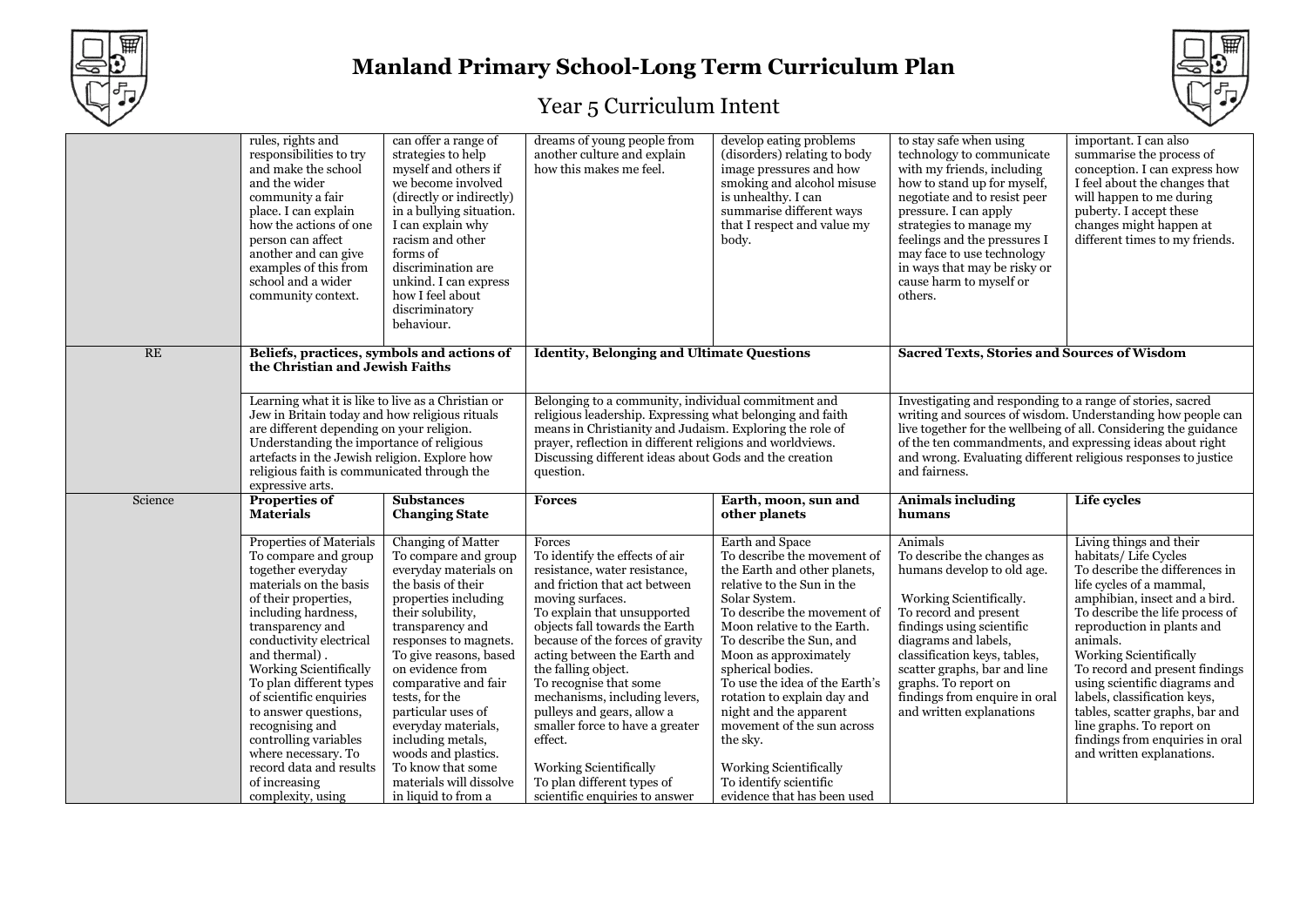



| scientific diagrams     | solution, and describe        | questions, including            | to support or refute ideas or |  |
|-------------------------|-------------------------------|---------------------------------|-------------------------------|--|
| and labels,             | how to recover a              | recognising and controlling     | arguments.                    |  |
| classification keys,    | substance from a              | variables where necessary.      |                               |  |
| tables, scatter graphs, | solution.                     | To take measurements using      |                               |  |
| bar chart line graphs.  | To use knowledge of           | scientific equipment, with      |                               |  |
| To report and present   | solids, liquids and           | increasing accuracy and         |                               |  |
| findings from           | gases to decide how           | precision. To take repeat       |                               |  |
| enquiries, including    | mixtures might be             | reading when appropriate.       |                               |  |
| conclusions, causal     | separated, including          | To record data and results of   |                               |  |
| relationships and       | filtering, sieving and        | increasing complexity.          |                               |  |
| explanations of and     | evaporating.                  | To record and present findings  |                               |  |
| the degree of trust in  | To demonstrate that           | using scientific diagrams and   |                               |  |
| results in oral and     | dissolving, mixing and        | labels, classification keys,    |                               |  |
| written forms such as   | changes of state are          | tables, scatter graphs, bar and |                               |  |
| displays and other      | reversible changes.           | line graphs.                    |                               |  |
| presentations.          | To explain that some          | To report and present findings  |                               |  |
| To use test results to  | changes result in the         | from enquiries, including       |                               |  |
| make predictions to     | formation of new              | conclusions, causal             |                               |  |
| set up further          | materials, and that           | relationships and explanations  |                               |  |
| comparative fair tests. | this kind of change is        | of and degree of trust in       |                               |  |
|                         | not usually reversible,       | results, in oral and written    |                               |  |
|                         | including changes             | forms such as displays and      |                               |  |
|                         | associated with               | other presentations             |                               |  |
|                         | burning and the               | To identify scientific evidence |                               |  |
|                         | action of acid on             | that has been used to support   |                               |  |
|                         | bicarbonate of soda.          | or refute ideas of arguments.   |                               |  |
|                         |                               |                                 |                               |  |
|                         | <b>Working Scientifically</b> |                                 |                               |  |
|                         | To plan different types       |                                 |                               |  |
|                         | of scientific enquiries       |                                 |                               |  |
|                         | to answer questions,          |                                 |                               |  |
|                         | recognising and               |                                 |                               |  |
|                         | controlling variables         |                                 |                               |  |
|                         | where necessary.              |                                 |                               |  |
|                         | To record data and            |                                 |                               |  |
|                         | results of increasing         |                                 |                               |  |
|                         | complexity using              |                                 |                               |  |
|                         | scientific diagrams           |                                 |                               |  |
|                         | and labels,                   |                                 |                               |  |
|                         | classification keys,          |                                 |                               |  |
|                         | tables, scatter graphs,       |                                 |                               |  |
|                         | bar and line graphs.          |                                 |                               |  |
|                         | To report and present         |                                 |                               |  |
|                         | findings from                 |                                 |                               |  |
|                         | enquiries, including          |                                 |                               |  |
|                         | conclusions, causal           |                                 |                               |  |
|                         | relationships and             |                                 |                               |  |
|                         | explanations of and           |                                 |                               |  |